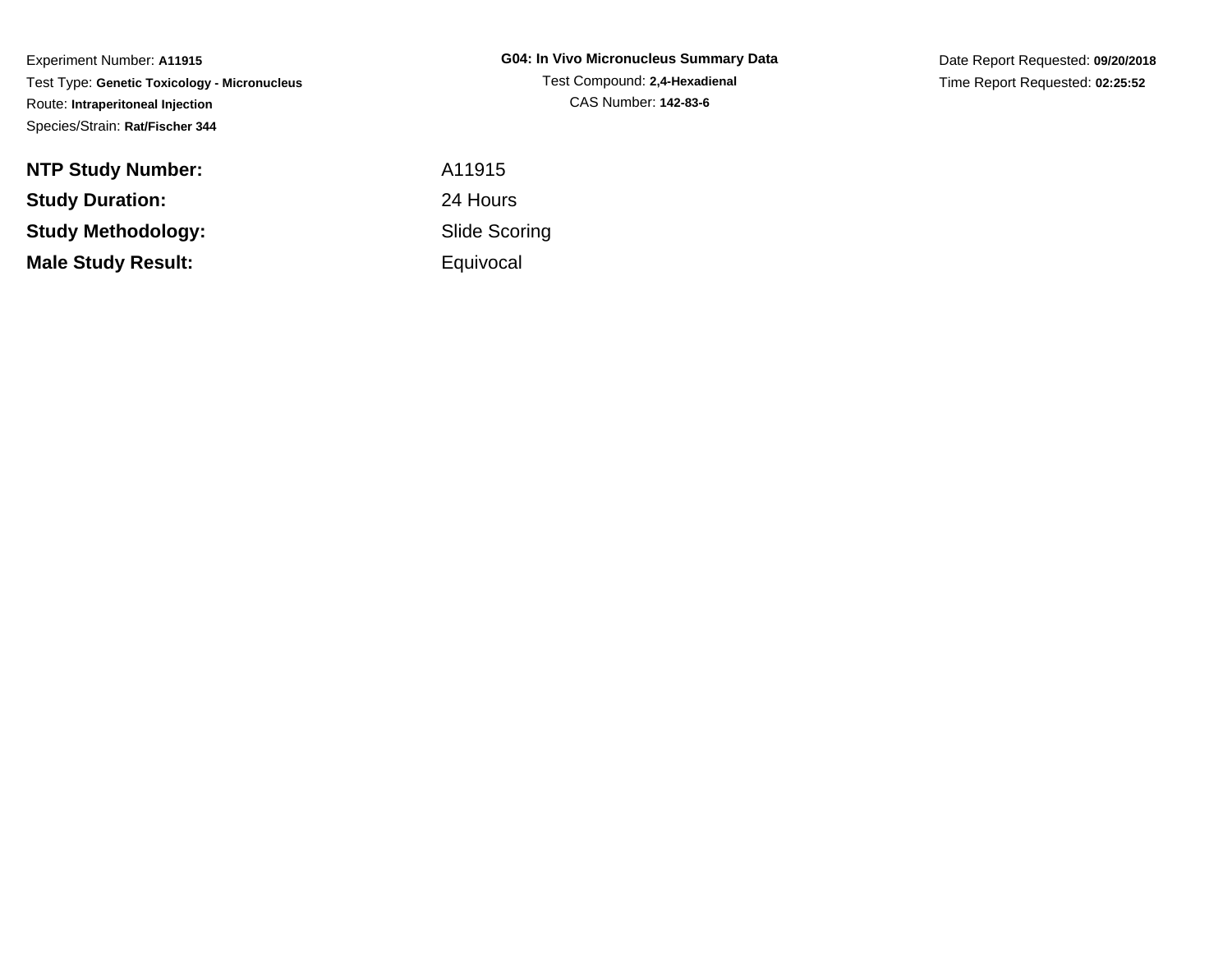Experiment Number: **A11915**

Test Type: **Genetic Toxicology - Micronucleus**

Route: **Intraperitoneal Injection**

Species/Strain: **Rat/Fischer 344**

| Tissue: Bone marrow; Sex: Male; Number of Treatments: 1; Time interval between final treatment and cell sampling: 24 h |              |                 |             |                  |
|------------------------------------------------------------------------------------------------------------------------|--------------|-----------------|-------------|------------------|
| <b>MN PCE/1000</b>                                                                                                     |              |                 |             | $%$ PCE          |
| Dose (mg/kg)                                                                                                           | N            | Mean $\pm$ SEM  | p-Value     | Mean $\pm$ SEM   |
| Vehicle Control <sup>1</sup>                                                                                           | 5            | $0.30 \pm 0.20$ |             | $55.20 \pm 3.83$ |
| 50.0                                                                                                                   | 5            | $0.80 \pm 0.44$ | 0.0658      | $54.80 \pm 3.99$ |
| 100.0                                                                                                                  | <sub>5</sub> | $1.00 \pm 0.35$ | 0.0261      | $53.10 \pm 3.37$ |
| 150.0                                                                                                                  | 5            | $1.10 \pm 0.48$ | 0.0162      | $45.10 \pm 7.46$ |
| 200.0                                                                                                                  | 3            | $1.17 \pm 0.17$ | 0.0169      | $56.67 \pm 4.76$ |
| Trend p-Value                                                                                                          |              | $0.0170*$       |             |                  |
| Positive Control <sup>2</sup>                                                                                          | 5            | $7.50 \pm 2.77$ | $< 0.001$ * | $46.50 \pm 4.72$ |
| Trial Summary: Equivocal                                                                                               |              |                 |             |                  |